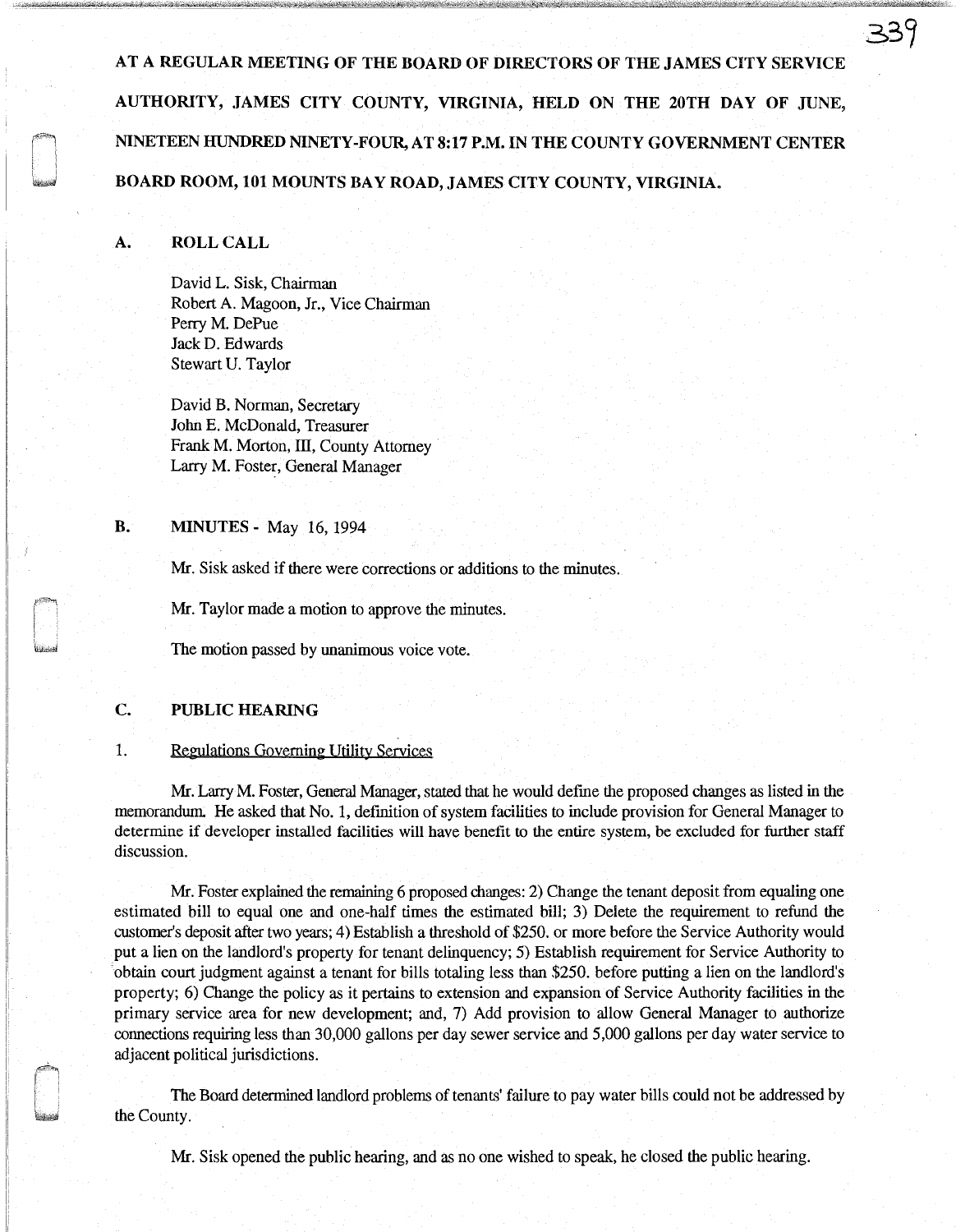Mr. Edwards made a motion to approve No. 7 regarding authorization of connections requiring less than 30,000 gallons per day sewer service and 5,000 gallons per day water service to adjacent political jurisdictions, and postpone Nos. 2, 3, 4, 5, and 6 until such time as brought back to the Board by staff.

Mr. Magoon encouraged staff to continue to work with landlords for solutions.

The motion passed by unanimous voice vote.

### RESOLUTION

#### UTILITY POLICY CHANGES

WHEREAS, the Board of Directors of the James City Service Authority have held a public hearing on certain proposed changes to the Regulations Governing Utility Service.

NOW, THEREFORE, BE IT RESOLVED that the Board of Directors of the James City Service Authority, James City County, Virginia, hereby adopts the attached changes summarized below to be effective July 1, 1994.

> 1. Add provision to allow General Manager to authorize connections requiring less than 30,000 gallons per day sewer service and 5,000 gallons per day water service to adjacent political jurisdictions.

BE IT FURTHER RESOLVED, that the complete amendment be made part of this resolution.

## D. BOARD REQUESTS AND DIRECTIVES - None

Mr. Sisk made a motion to adjourn.

The motion passed by unanimous voice vote.

The Board adjourned at 8:50 p.m.

 $\blacksquare$ ! ! ~

David B. Norman Secretary to the Board

62094bod.min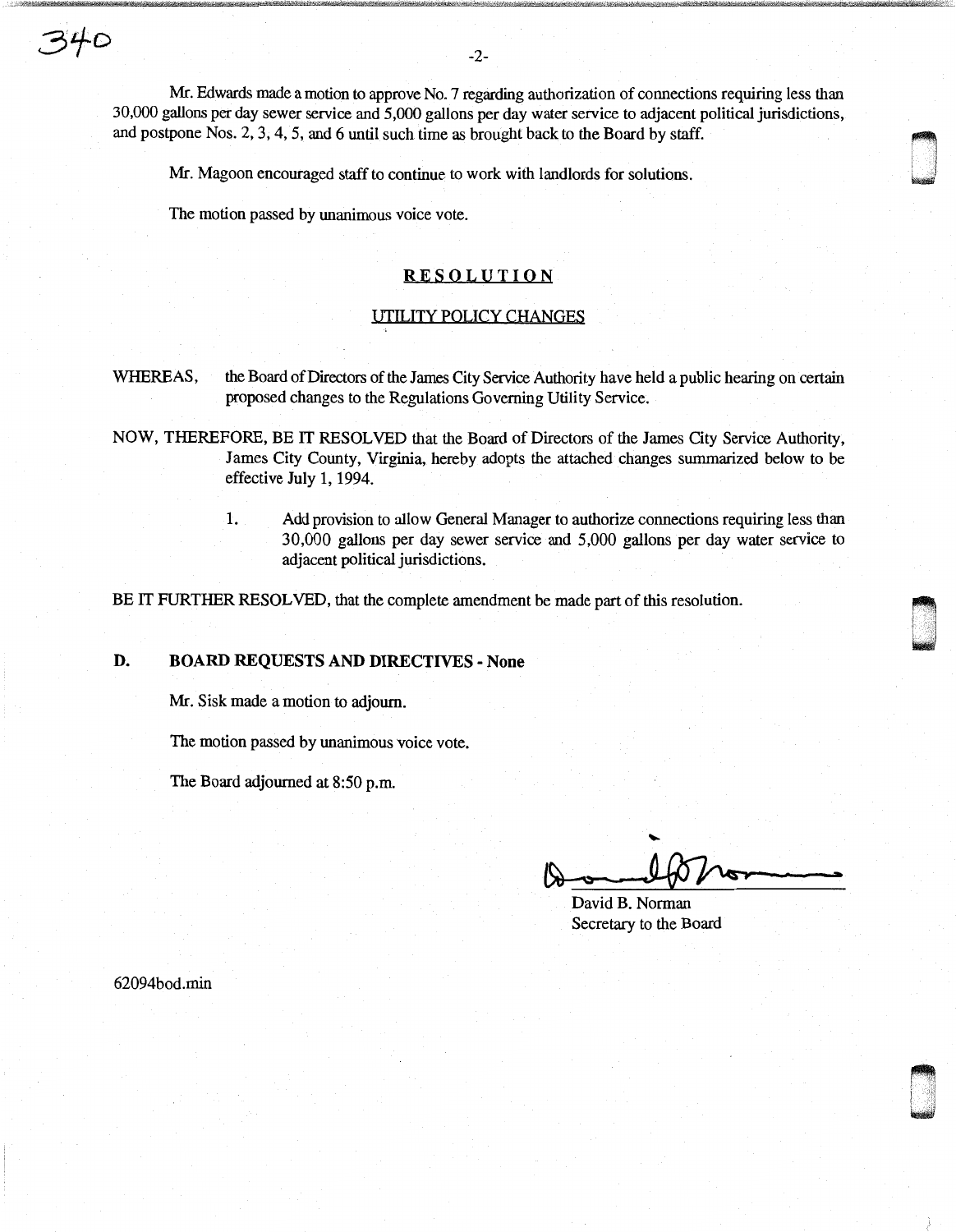Amended July 1, 1992 1994

Shall and may: construed as mandatory and permissive, respectively.

Standards: the "Water and Sewer Standards and Specifications" of the Utility.

Subdivision: the division of any tract, parcel or lot of land into two or more parts for the purpose of transfer of ownership or building development or any such division of land regardless of purpose which involves the creation of a new street or the recordation of lot lines; provided, however, that the subdivision agent may permit the separation of five or less parcels from a tract of land without requiring compliance with all the requirements of the Subdivision Ordinance if it: (1) does not conflict with the general purpose of the Subdivision Ordinance, (2) requires no new streets to serve the parcel(s) and (3) meets the requirements of the Zoning Ordinance.

#### System facilities.

- (a) Sewer: all gravity sewer mains more than eight (8) inches in diameter, or force mains more than four (4) inches in diameter; all wastewater lines that serve more than one development, and all pumping stations and treatment plants and appurtenances unless dedicated to one development exclusively, *and determined by the General Manager to have benefit to the overall system.*
- (b) Water: all transmission and distribution mains more than eight (8) inches in diameter; all storage facilities; all supply plant, pumping plant and general plant unless dedicated to one development exclusively, *and determined by the General Manager to have benefit to the overall system.*

Tenant: an applicant who does not own the premises.

Trunk sewer or main sewer: a sewer that receives wastewater from a number of tributary branch or submain sewers and serves a large territory.

Utility administrator: General Manager is the Chief Administrative officer appointed by the James City Service Authority Board of Directors.

Utility service: water or wastewater service or both such services, either permanent or temporary.

Utility project: means any earth-disturbing activity performed in conjunction with the construction and installation of local and system facilities or an extension of or a connection to the facilities of the Utility to serve any existing or new development.

Wastewater (sewage): spent or used water of a customer (residential, commercial, industrial, institutional, governmental) which contains dissolved and suspended matter.

Wastewater facilities: the structures, equipment, and processes required to collect, convey, and treat domestic and industrial wastes, and dispose of the effluent and sludge.

Wastewater system: combination of facilities for the collection, movement (force main or gravity) treatment, and discharge of waterborne wastes.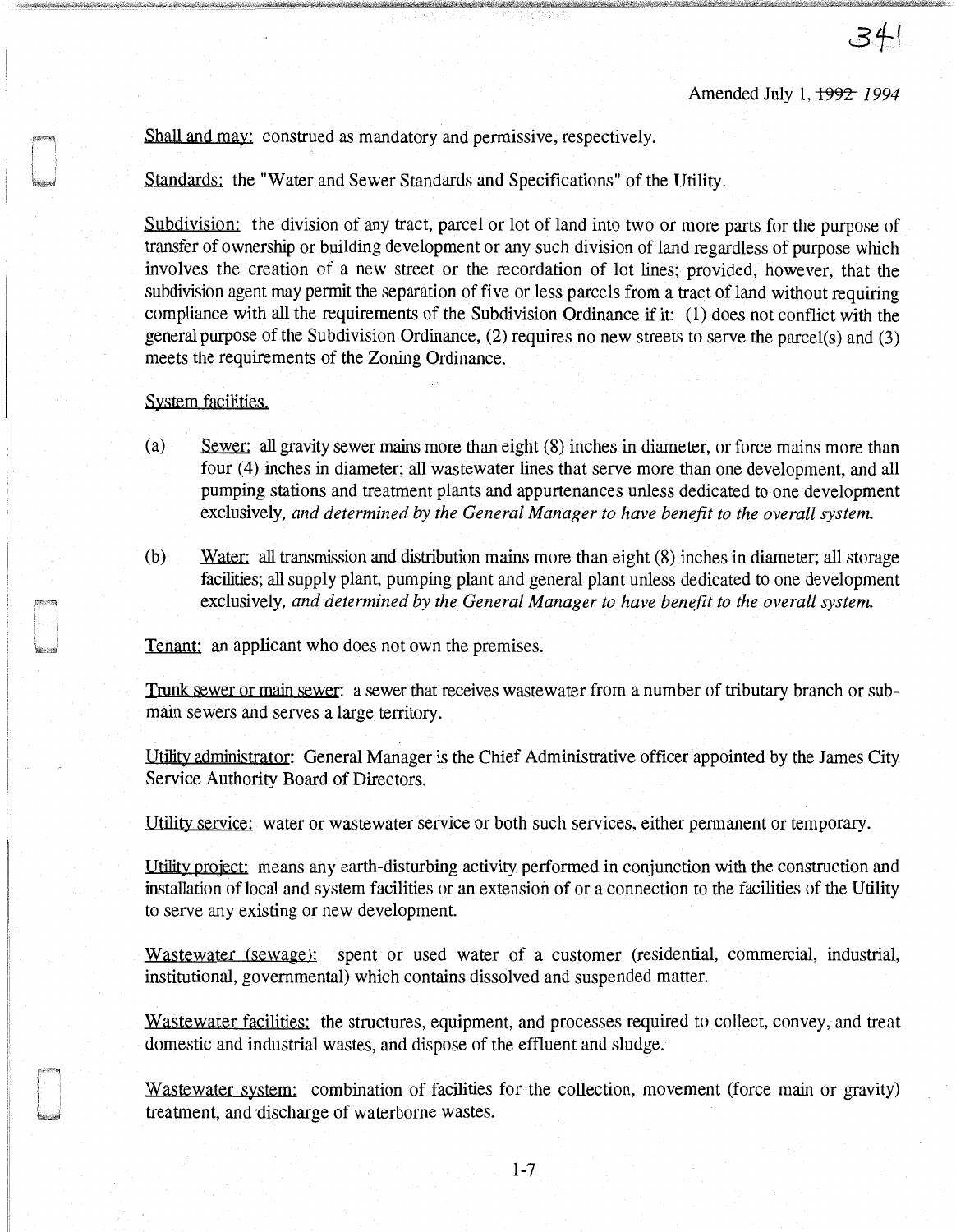~

**Linguist** 

### SECTION 6. DEPOSIT

342

To secure the Authority against loss, these Regulations require certain customers and applicants for service to provide a deposit to guarantee payment for utility services received when certain conditions apply.

- A. Required deposit. Each applicant for service or for reinstatement of service shall post a deposit for one *and one-half times* billing period's estimated charges with the Authority if one or more of the following circumstances applies:
	- I. The applicant is a tenant and the owner does not execute an application for service and contract.
	- 2. The applicant has previously had service terminated for nonpayment or had been assessed a transaction charge for late payment three times during the last 24-months of prior service.
	- 3. The applicant currently has a utility bill which is past due.
	- 4. The applicant desires temporary service for any purpose other than at a construction site.
	- 5. Service is terminated and the customer requests that the service be reinstated.
- B. Receipt. Upon receiving a cash deposit, the Authority shall furnish the applicant for service or customer a receipt showing: 1) the date thereof; 2) the name of the applicant or customer and the address of the premises to be served; 3) the utility service to be furnished; and, 4) the amount of the deposit.
- C. Refund of deposit. Upon termination of service, the Authority shall promptly and automatically refund the customer's deposit, or the balance, if any, in excess of the unpaid utility bills for service furnished by the Authority. A transfer of service from one premises to another within the service area of the Authority shall not be deemed a termination of service within the meaning of these Regulations.

After the customer has paid bills for service for eight consecutive quarterly billings (twenty-four consecutive months) without having had service terminated for nonpayment of a utility bill or had more than three occasions in which a utility bill was not paid within the period prescribed by these Regulations, and the customer is not currently delinquent in payment of his utility bills, the Authority shall promptly and automatically refund the deposit. After the initial 24 month determination, if the customer does not qualify for the refund of deposit, the Authority shall review the account yearly to determine if the customer qualifies.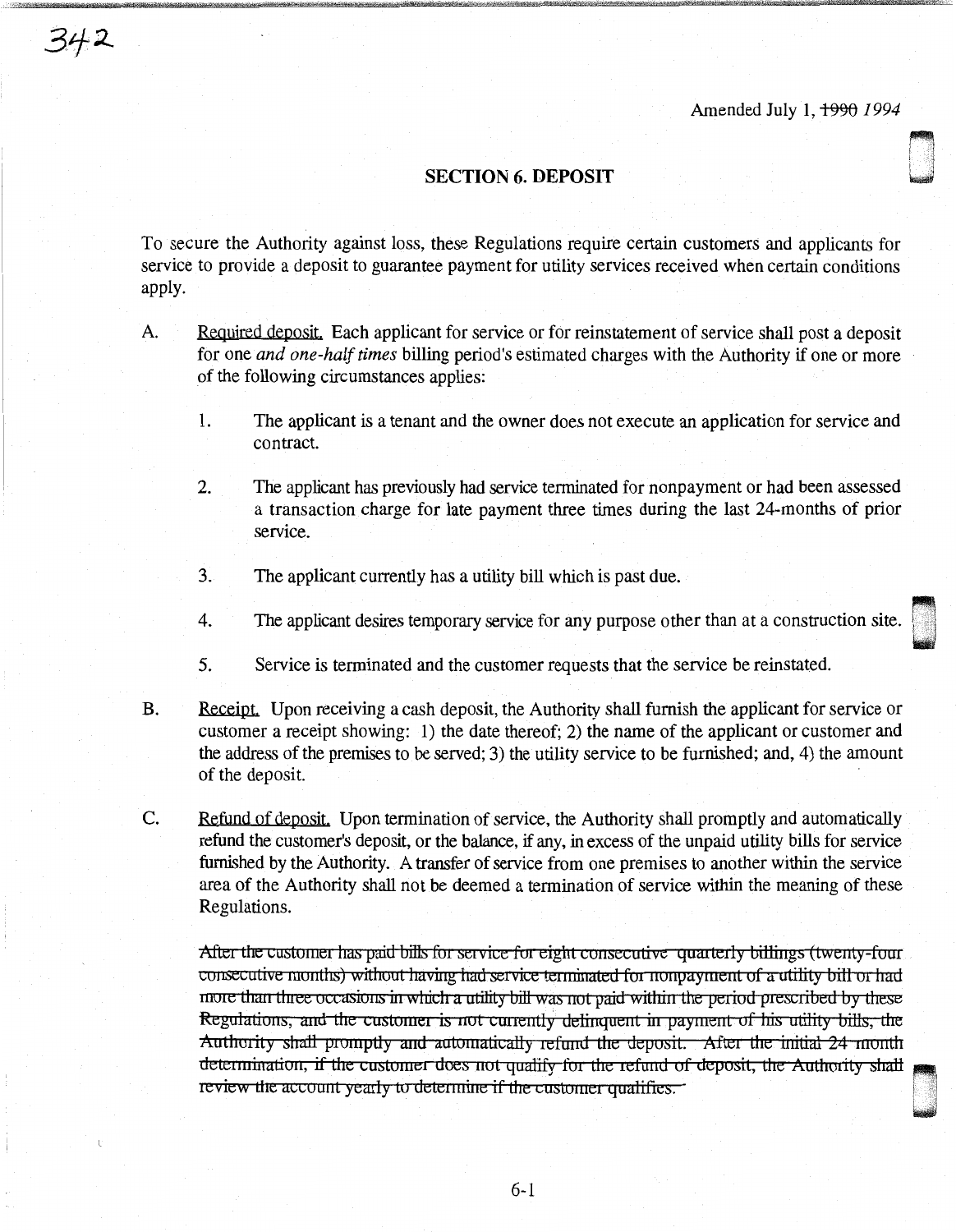Amended July 1, 1990 1994

- D. Record of Deposit. The Authority shall keep a record of each cash deposit until the deposit is refunded. The record shall show:
	- 1. the name and current billing address of each depositor; and
	- 2. the amount and date of the deposit; and
	- 3. each transaction concerning the deposit.
- E. Appeal by applicant or customer. The Authority customer representative shall inform an applicant for service or customer if a deposit is required. If the applicant expresses dissatisfaction with the decision of the Authority customer representative on the matter of the deposit, the Authority customer representative shall inform the applicant of his right to have the problem considered and acted upon by the General Manager. The decision of the General Manager shall be final and binding on the Authority and the applicant or customer.
- F. Number of Deposits. If the Authority holds a deposit of a customer who has service terminated as a result of nonpayment, the deposit will not be applied to the outstanding balance if the customer desires service to be reinstated. In addition, a second deposit will be required before service is reinstated under the provisions of subsection A above. The Authority will hold no more than two deposits at any given time for the same customer account.

0263H.wpf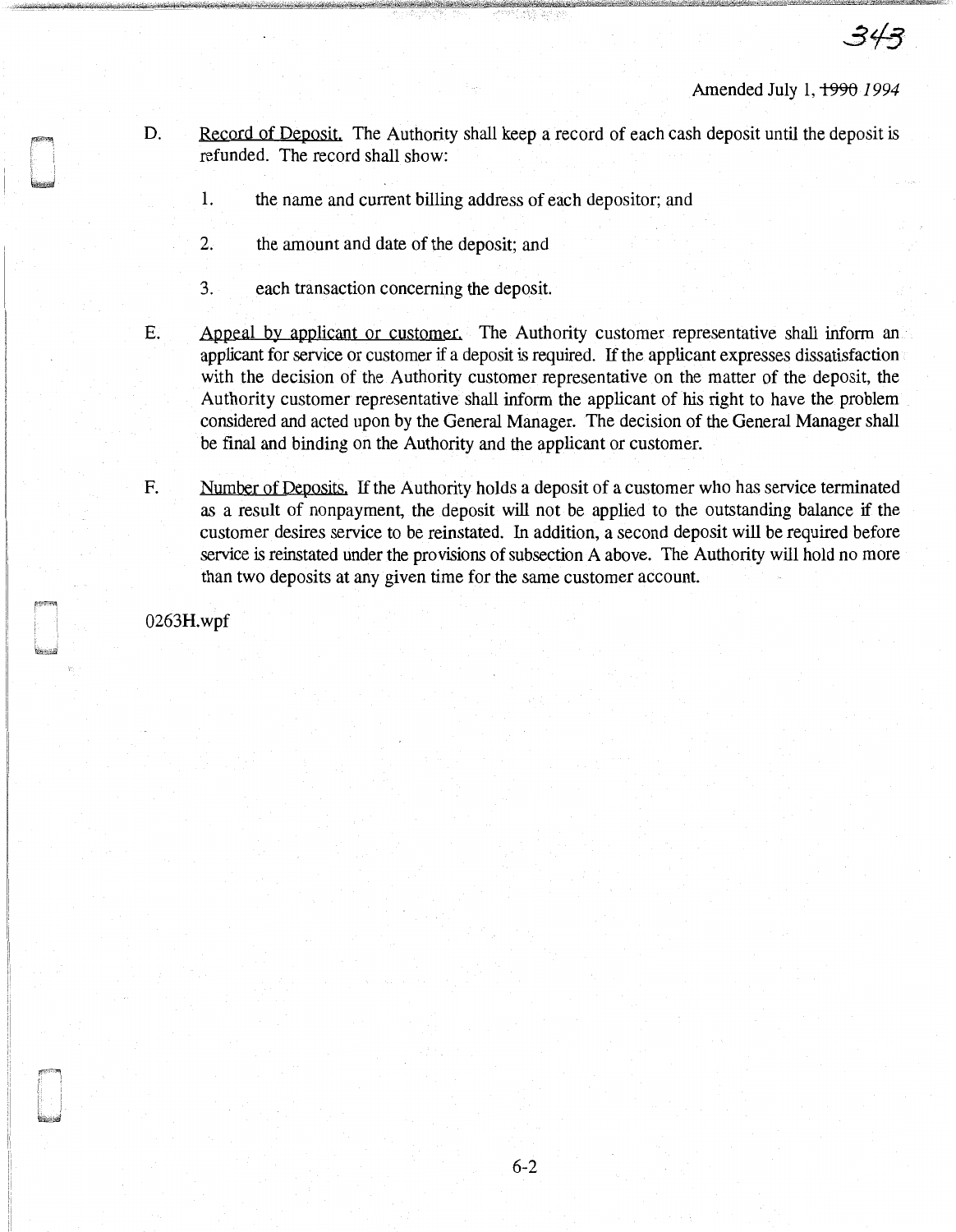0 .

## **SECTION 20. DELINQUENT ACCOUNTS; ACTIONS AT LAW**

To secure monies due and payable to the Authority from the customer whose account is delinquent because of the nonpayment of a utility bill(s) *totaling more than \$250.00,* the General Manager and Attorney shall perform as required the following tasks:

### A. Lien for charges.

- 1. Real estate. Charges for utility services shall be lien upon the premises as provided by the Code of Virginia (1950, as amended). Two (2) weeks after the date that utility service is terminated, as provided in Sections 15 and 16 above, the General Manager shall file with the Clerk of the Circuit Court of James City County a "Statement of Lien." This statement shall contain the following:
	- (a) Legal description of the premises served.
	- (b) Amount of the unpaid bill.
	- (c) Notice that the Authority claims a lien for the amount of the unpaid bill and for all charges for utility service subsequent to the period covered by such bill.
	- (d) Petition the Clerk to record the lien in the judgment lien book.

Such lien, when properly entered, shall be enforced by the Authority Attorney as described in Section 20 (B) below.

Normally, such statements shall be batched monthly by the General Manager and filed with the Clerk.

- 2. Personal property. Two (2) days after the date that utility service is terminated, as provided in Sections 15 and 16 above, the General Manager shall file with the Authority Attorney a "Statement of Delinquent Account" when such account is one hundred dollars (\$100) or more in arrears. This statement shall contain the following:
	- (a) Name and last known address of the customer.
	- (b) Amount of the unpaid bill, the amount(s) classified according to utility service(s) furnished.
	- ( c) Time period covered by the unpaid bill.
	- (d) Date complete payment was due and payable.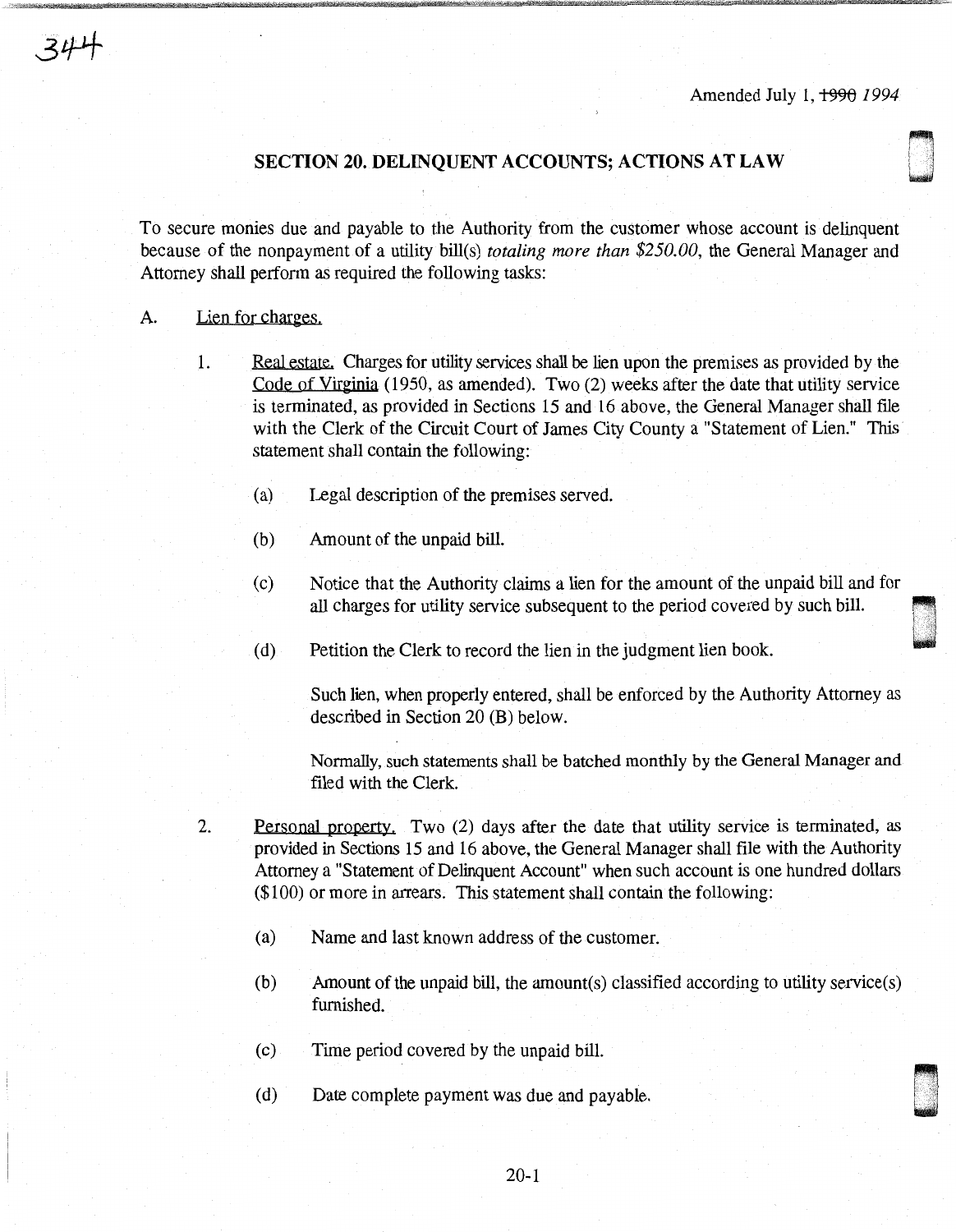- ( e) A copy of the "Application for Service and Contract."
- (f) Petition to the Authority Attorney to motion for a judgment for money in the James City County General District Court (James City County Circuit Court when the sum of unpaid bill exceeds \$7 ,000).

The Authority Attorney shall immediately motion for judgment for money in the proper court of James City County. When judgment for money is rendered against the customer and the customer defaults in the payment thereof, the Authority Attorney shall immediately request the ruling court for a writ of fieri. .facias and he shall docket same in all jurisdictions in which the customer is known to own or have interest in real or personal property, or both, thereby creating a lien upon such property.

### B. Enforcement of lien.

- I. Writ of fieri facias. When a writ of fieri facias has been issued, the Authority Attorney shall petition the James City County court having jurisdiction to issue to the customer a summons to answer interrogatories to ascertain the personal estate (goods and chattels) and the real estate in and out of the Commonwealth, on which the writ is lien.
- 2. Interrogatories. Upon the issuance and service of such summons to the customer to answer interrogatories, the Authority Attorney shall secure from the customer sufficient information about ownership and interest in real and personal estate to determine the appropriate action to satisfy the judgment for money.
- 3. Garnishment: levy: creditor's suit. The Authority Attorney, on facts learned during the interrogatories, shall initiate at his election the following actions:
	- (a) Garnishment. A petition to the Clerk of the James City County General District Court to issue a summons to one or more garnishees (a third party, e.g., an employer, who is indebted to the customer) to enforce the lien created by the writ. Payment(s) rendered to the Authority by the garnishee shall be applied in satisfaction of the judgment for money.
	- (b) Levy. A petition to the Sheriff of James City County to levy on the personal property (e.g., savings account, checking account, notes, securities, automobiles) of the customer. The Authority Attorney shall request the Sheriff to levy on certain personal estate (goods and chattels) at a certain location(s). The Sheriff seizes and then sells the goods and chattels of the customer and returns to the Authority the proceeds therefrom to satisfy the judgment for money. At the request of the Sheriff, the Authority Attorney shall cause the procurement of a bond to indemnify the Sheriff in such seizure and sale.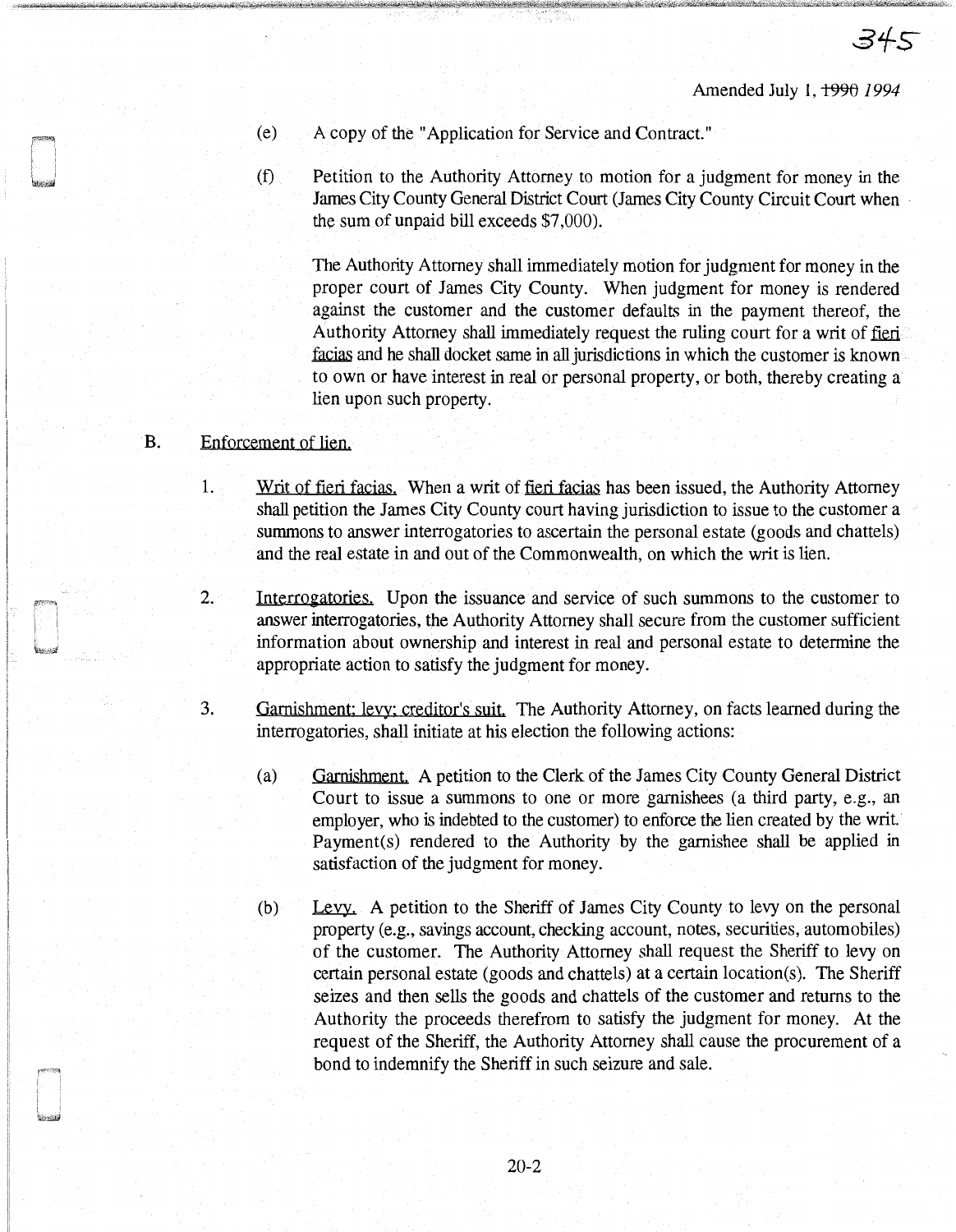(c) Creditor's suit: sale of land. When the judgment for money cannot be satisfied by the personal estate of the customer, the Authority Attorney institutes a suit in equity to have the real estate, if any, of the customer sold; provided, however, such suit shall not be instituted until the sum of the unpaid bill amounts to at least five hundred dollars (\$500), or the sum of the unpaid bill amounts to at least two hundred fifty dollars (\$250) and a period of three years has elapsed from date of termination of service reflected on the notice of termination of service.

- (d) Enforcement priority: customer-tenant. The Authority Attorney, without delay, shall (1) obtain judgment for money against a customer-tenant who is delinquent in the payment of a utility bill and (2) cause the clerk of court to issue a writ of fieri facias upon the property of such customer-tenant. The Authority Attorney shall make a reasonable effort to satisfy the judgment from the personal and real estate of the customer-tenant before instituting action at law to satisfy the judgment against the owner of the real estate the use of which by the customertenant gave cause for the judgment for money.
- (e) Suspension of action. The Authority Attorney, at his discretion, and after conferring with the James City County Director of Social Services, may suspend action to motion for judgment for money, or to initiate a creditor's suit, when a customer is the recipient of either unemployment compensation, or workmen's compensation, or a participant in a social services program.
- c. Tenant Delinquent Accounts Less Than \$250.00. For bills totalling less than \$250.00, the JCSA *will obtain judgment against a tenant before placing a lien on the landlord's property.*

0278H.wpf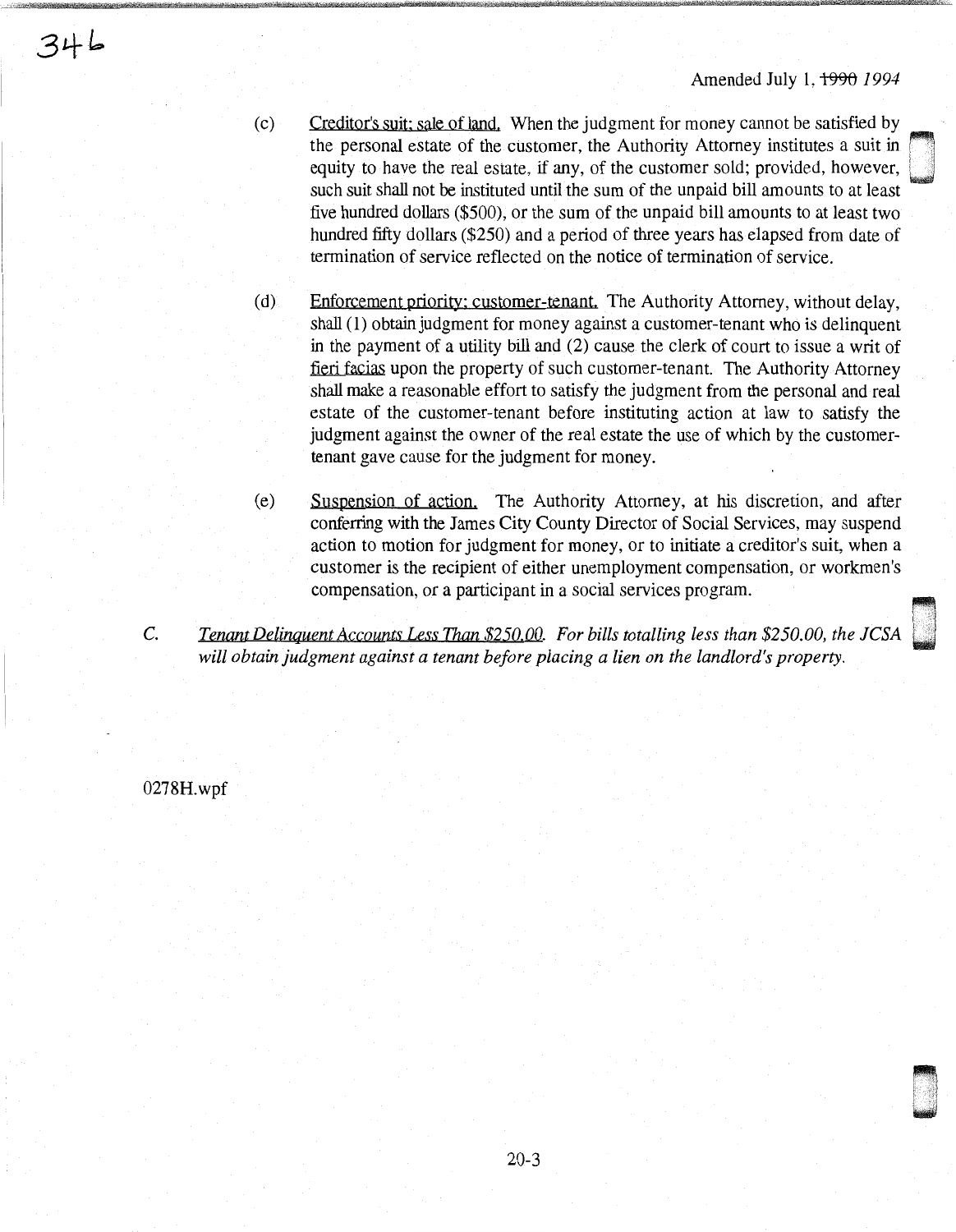# SECTION 29. EXTENSION AND EXPANSION OF AUTHORITY FACILITIES

The policies reflected below govern the extension and expansion of Authority facilities.

- A. Service to new developments. The developer of any new subdivision intended for residential, commercial or industrial use or any combination thereof, or the developer of any commercial or industrial site shall construct all Authority facilities as herein required. The Authority reserves the right at any and all times to make, connect or permit new connections, extensions, or improvements or to otherwise use the facilities in the best interests of the Authority.
	- 1. Primary service area.
		- (a) Local facilities. The developer shall construct and install at his expense all local facilities within his subdivision or development; provided, however, local sewer facilities are not required within a reservoir protection area identified in the comprehensive plan and the zoning ordinance. The developer and successor property owner(s) are exempt from payment of local facilities charges when local facilities are constructed and installed at the expense of the developer. Investments by a developer in local facilities to serve his development, such as distribution mains, service connections and meters, fire hydrants, sewer laterals, manholes and other local appurtenances, shall neither be refunded by nor become an obligation of the Authority as such investments are considered a benefit accruing to the property which is recovered through an increase in the value of the property.
		- (b) System facilities. The Authority is responsible for the construction and installation of all system facilities to serve a new development when it is in the best interest of the Authority, *when* consistent with the policies of the Comprehensive Plan and Master Water and Sewer Plan, economically feasible, and system capacity is available. If funds are not available, the Authority may permit the developer, under written contract and at his expense, to construct and install the system facilities. If system facilities are constructed and installed at the expense of the developer, the developer shall be reimbursed for the costs of such system facilities if the provisions of Section 29(E) are observed as follows: *except when the extension or lift station expansion is for new development. When new development requires an off-site line extension or lift station expansion, the costs shall be the responsibility of the developer and the provisions of Section 29-D shall be observed.* 
			- $(1)$  Credit shall be given the developer for such contributed facilities against payment of system facilities fees on a dollar for dollar basis as the service connections are made to his property, or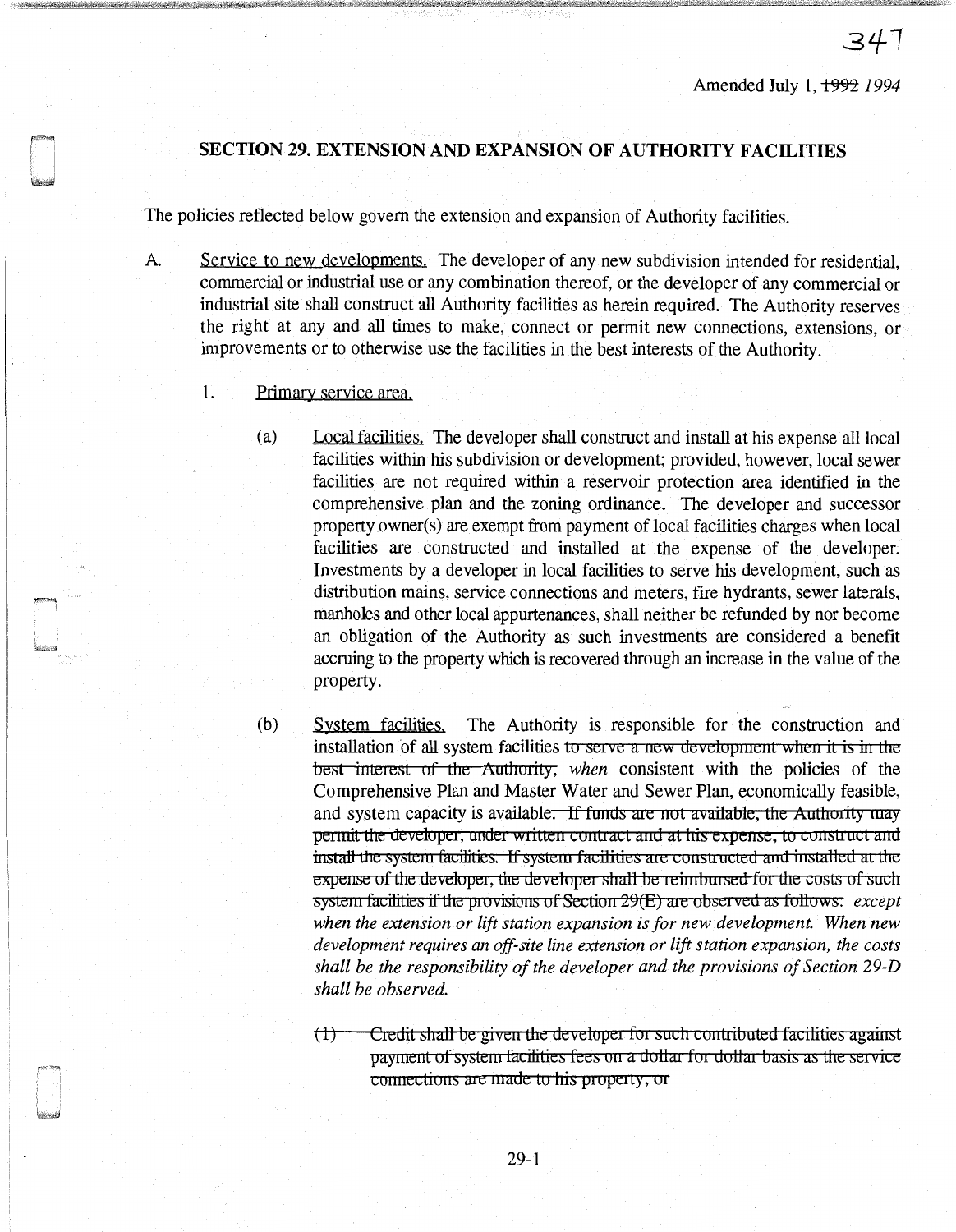ii 1999<br>L<sub>isa</sub>ay

~ .1 w

 $(2)$ If the developer who has incurred the costs of the construction of the system facilities transfers ownership of the property to be served by the new facilities, before service connections are made, the construction costs shall be refunded to the developer out of the system facilities fees which are remitted to the Authority by the new property owners when such property owners connect to the facilities.

The manner in which the developer's expenses are to be recovered will be determined by the provisions of the contract, which shall be executed prior to construction.

2. Outside the PSA. The County's Comprehensive Plan generally does not support development densities and intensities of an urban and suburban nature outside the Primary Service Area. Development of this nature is not consistent with the intent of both the Comprehensive Plan and the Primary Service Area policy and in most cases will require the approval of the Board of Supervisors. The Comprehensive Plan generally does not support the formation of new, private, central utility systems outside the Primary Service Area. Where approved, the following shall apply:

(a) Local facilities. All conditions in Section 29  $(A)(1)(a)$  above apply.

(b) System facilities. The Authority has no responsibility for the construction and installation of system facilities which serve developments outside the PSA. However, the Authority, under written contract, may permit the construction and installation of such facilities at the expense of the developer. If such an agreement is entered into, the developer and successor property owners will be exempt from system facilities fees.

Provided further, the developer shall be required to pay a System Replacement Fee to cover the cost of increasing the incremental capacity in the existing system facilities, should the Authority allow the developer to connect the facilities which serve the development outside the PSA, to the system facilities inside the PSA, at some future date. The terms and amount of this fee shall be determined by the provisions of the written contract which shall be set forth before beginning construction of the system facilities outside the PSA.

Application and Contract Required. A developer who desires water or wastewater service or both such services for a certain specified area, shall make application to the Authority before starting construction of any water or wastewater facilities. Each application shall be approved by the James City County Zoning Administrator for that area to be served and has been officially zoned for the particular type, or types, of land use described in the application. Instructions as to the form and content of applications for water and wastewater services are set forth in the "Standards."

3.

 $348$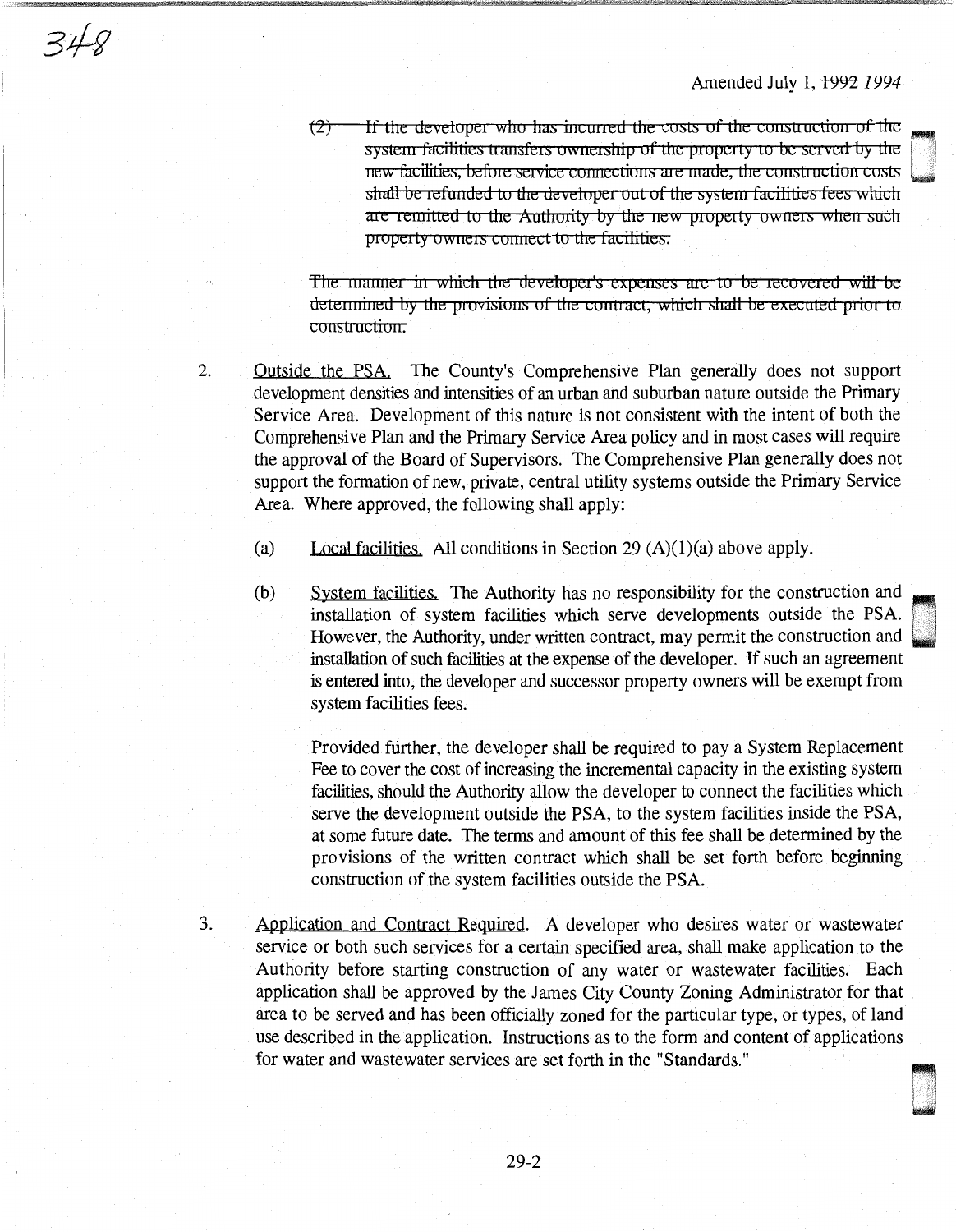349

- (d) Refund to nonowners. If the local and/or system facilities fees or construction costs have been advanced to the Authority by a party other than an owner of property to be served by the new facilities, these fees shall be considered a loan to the Authority. Such charges shall be refunded to the nonowners from the local and system facilities fees that are remitted by the owners of the property, which is serviced by the new facilities, as the Authority receives such remittance. The sum of the monies refunded shall not exceed the sum of the loan; no refund shall be made after a period of ten years from the date of such advance.
- 2. Outside the PSA. All terms and conditions in section 29(B)(l) above apply. The County's Comprehensive Plan generally does not support extension of facilities outside the Primary Service Area and in most cases such extensions will require the approval of the Board of Supervisors. A request for the Authority to construct and install local and system facilities will also be reviewed by the Board of Directors for consistency with the Comprehensive Plan. In addition, should the Authority elect to construct and install system facilities to serve an existing development outside the PSA, which development is independent of the system facilities within the PSA, the property owners shall remit in advance to the Authority a sum of money equal to the total estimated construction and installation costs of such system facilities. Grant monies, donations and County monies contributed in aid of construction shall be deducted from the monies required to be remitted in advance by the applicants. The property owners shall then be exempt from the payment of system facilities fees until such time that the independent system is connected to the system facilities within the PSA Each property owner will then be liable for the system facilities fee then prevailing.

C. Service initiated by the Authority. The Authority, upon approval of the Board of Directors, may construct and install local facilities and system facilities anywhere in its service area whenever it determines that circumstances warrant utility service, for example, to implement the land use element of the comprehensive plan, or to protect the health of its citizens or to promote economic development of the community. The financial performance standards of the Authority shall be observed when such construction work is undertaken.

If such service is initiated by the Authority, the funding procedures contained in Sections 29 (A) and (B) above, which are based on the cost of service philosophy, shall be observed to the maximum extent possible.

The Authority may enter into contracts with any person, firm, or corporation, or municipality, or sanitary district, or other political subdivision or public body for the rendering of any unusual or extraordinary water or wastewater service or both such services; provided, the rates or charges to be paid thereunder shall be an amount which is fair and equitable, taking into account the cost to the Authority of providing such service.

*Upon request by the appropriate governing body of an adjacent political jurisdiction, the General Manager may approve connections requiring less than 30,000 gallons per day sewer service and 5,000 gallons per day of water service to the JCSA water and sewer system.*